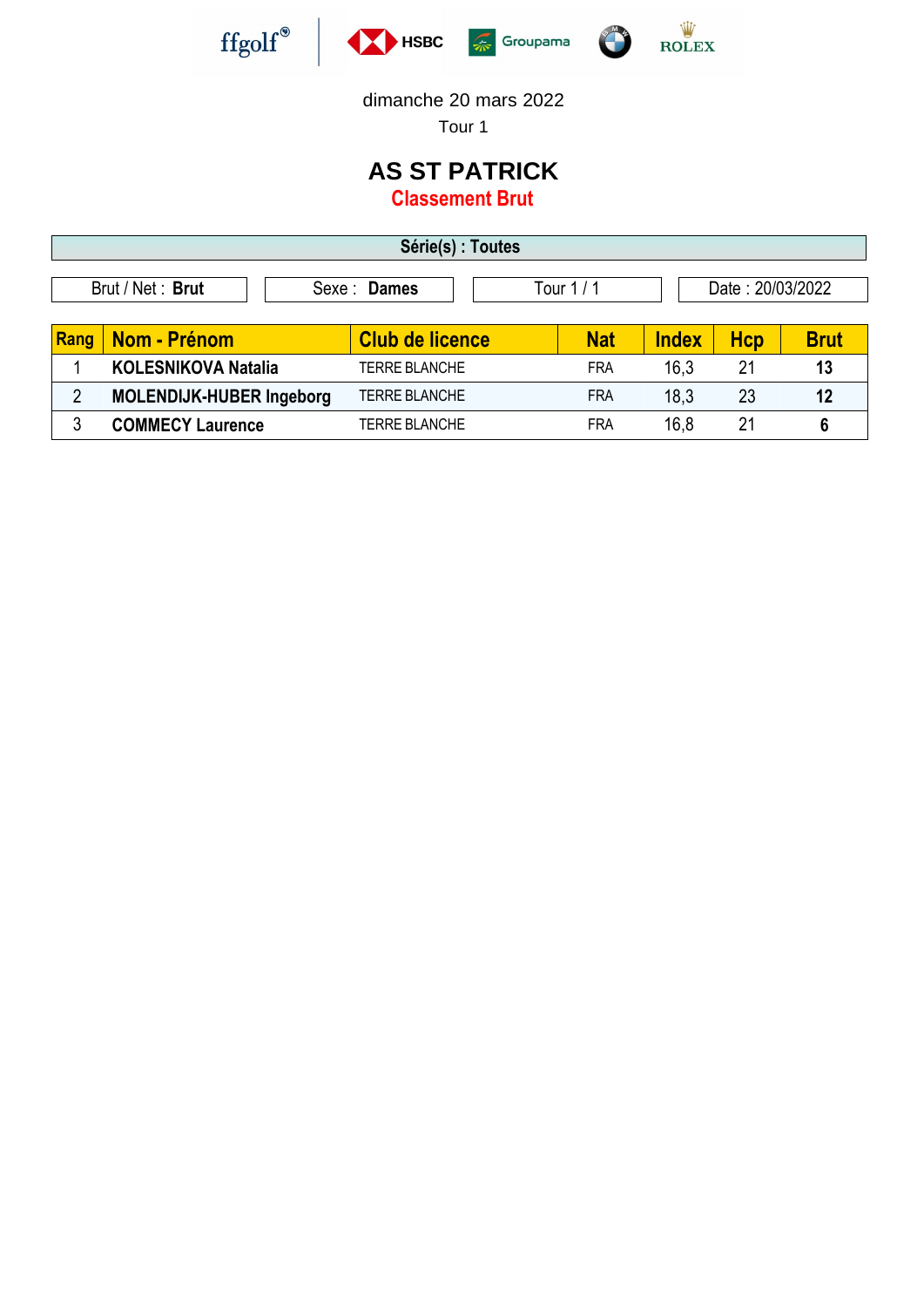

F





dimanche 20 mars 2022

Tour 1

## **AS ST PATRICK**

**Classement Brut**

| Série(s) :<br><b>Toutes</b> |                          |            |                    |  |  |  |  |  |
|-----------------------------|--------------------------|------------|--------------------|--|--|--|--|--|
| Brut / Net: Brut            | <b>Messieurs</b><br>Sexe | Tour 1 / 1 | 20/03/2022<br>Date |  |  |  |  |  |

| Rang            | <b>Nom - Prénom</b>        | <b>Club de licence</b> | <b>Nat</b> | <b>Index</b> | <b>Hcp</b>     | <b>Brut</b> |
|-----------------|----------------------------|------------------------|------------|--------------|----------------|-------------|
|                 | <b>MANNIK Indrek</b>       |                        |            | 2,0          | 2              | 30          |
| $\overline{2}$  | <b>CAMBOURIAN Adrien</b>   | <b>TERRE BLANCHE</b>   | <b>FRA</b> | 0,4          | $\overline{0}$ | 29          |
| 3               | <b>RUTS Rik</b>            |                        |            | 3,9          | 4              | 29          |
| 4               | <b>TUMMERS Rob</b>         |                        |            | 2,3          | $\overline{2}$ | 26          |
| 5               | <b>MOLENDIJK Pieter</b>    | <b>TERRE BLANCHE</b>   | <b>FRA</b> | 5,6          | 6              | 26          |
| 6               | <b>PROSKUROV Alexander</b> | <b>TERRE BLANCHE</b>   | <b>FRA</b> | 6,6          | 7              | 23          |
| 7               | <b>SPEUR Max</b>           |                        |            | 3,9          | 4              | 23          |
| 8               | <b>VOGLER Guy</b>          |                        |            | 4,2          | 4              | 22          |
| 9               | <b>USHAKOV Mikhail</b>     | <b>TERRE BLANCHE</b>   | <b>FRA</b> | 12,2         | 14             | 19          |
| 10 <sup>°</sup> | <b>DARROU Francis</b>      | <b>TERRE BLANCHE</b>   | <b>FRA</b> | 14,4         | 17             | 19          |
| 11              | <b>COMMECY Ralph</b>       | <b>TERRE BLANCHE</b>   | <b>FRA</b> | 15,6         | 18             | 16          |
| 12 <sup>2</sup> | <b>MORETTI Andrea</b>      | <b>TERRE BLANCHE</b>   | <b>FRA</b> | 12,9         | 15             | 14          |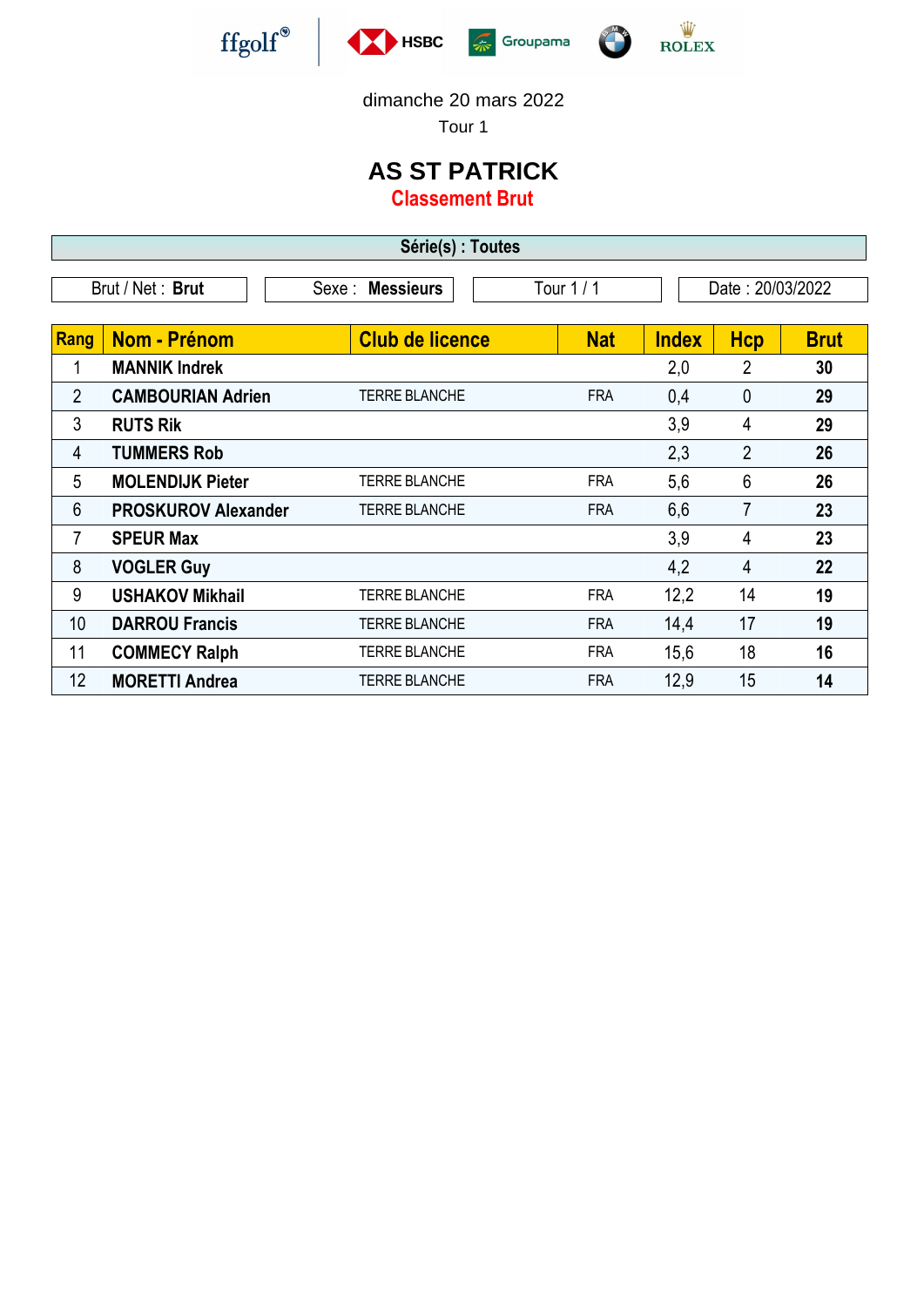





dimanche 20 mars 2022

Tour 1

## **AS ST PATRICK**

**Classement Net**

| Série(s) : Toutes                                                 |                                 |                        |            |              |            |            |  |
|-------------------------------------------------------------------|---------------------------------|------------------------|------------|--------------|------------|------------|--|
| Brut / Net : Net<br>Date: 20/03/2022<br>Tour $1/1$<br>Sexe: Dames |                                 |                        |            |              |            |            |  |
| Rang                                                              | <b>Nom - Prénom</b>             | <b>Club de licence</b> | <b>Nat</b> | <b>Index</b> | <b>Hcp</b> | <b>Net</b> |  |
|                                                                   | <b>KOLESNIKOVA Natalia</b>      | <b>TERRE BLANCHE</b>   | <b>FRA</b> | 16,3         | 21         | 31         |  |
| $\overline{2}$                                                    | <b>MOLENDIJK-HUBER Ingeborg</b> | <b>TERRE BLANCHE</b>   | <b>FRA</b> | 18,3         | 23         | 30         |  |
| 3                                                                 | <b>COMMECY Laurence</b>         | TERRE BLANCHE          | <b>FRA</b> | 16,8         | 21         | 21         |  |